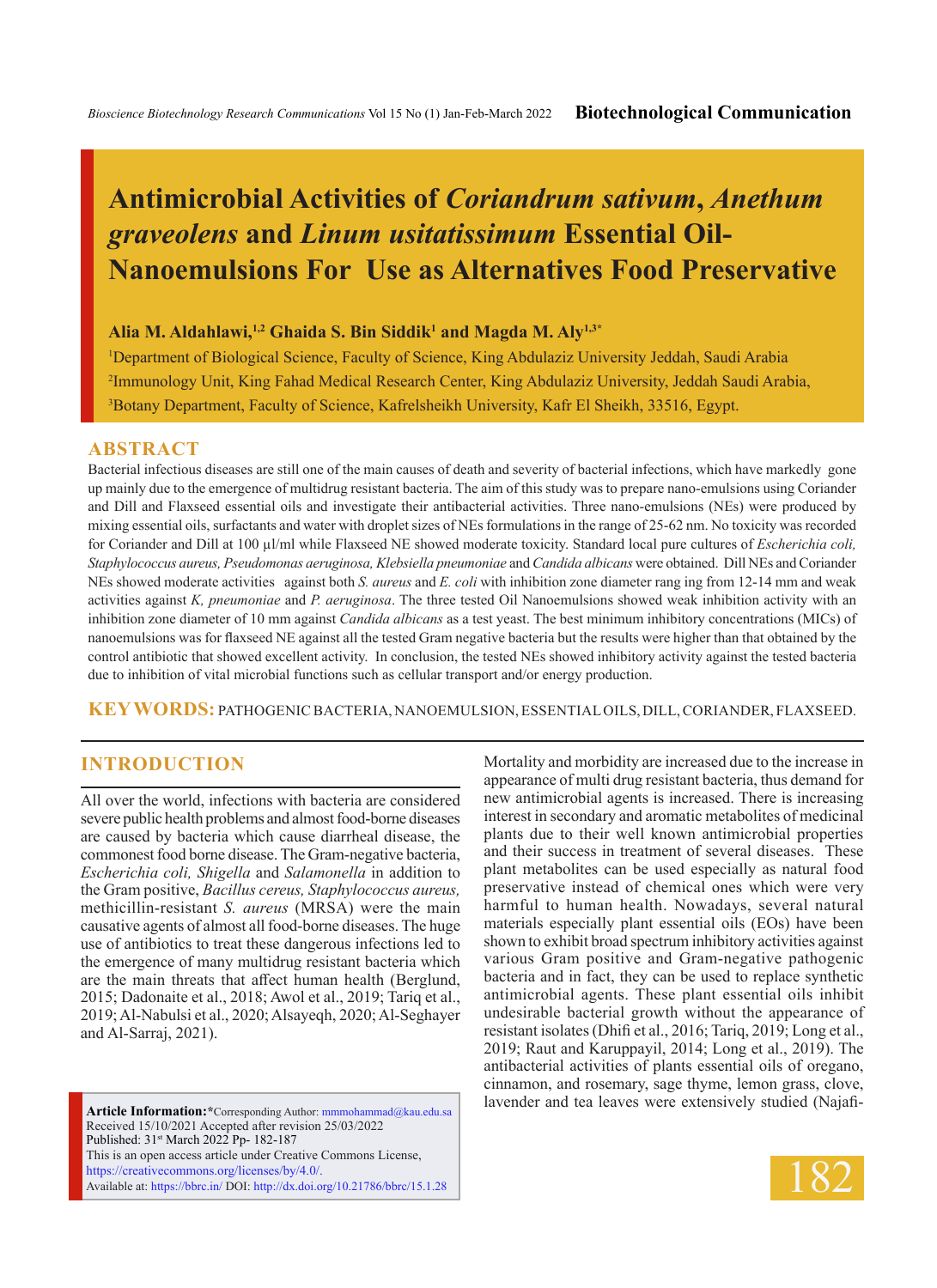### Aldahlawi et al.,

Taher et al., 2018; Gago et al., 2019; Yazgan, 2020; Guo et al., 2020; Falleh et al., 2021).

They showed excellent to moderate antimicrobial activities against both Gram positive and negative bacterial pathogens by denaturation of the bacterial cell membrane which cause potassium and ions leakage in addition to other cell components and finally, cell death. These plant essential oils are hydrophobic compounds and usually have quite low solubility in water, which limits their utilization in aqueous-based foods and beverages. This problem could be simply resolved by encapsulating these essential oils within emulsion-based delivery systems to enhance their biological activities. Therefore, several attempts to incorporate essential oils into different nano-delivery systems have been reported (Donsı and Ferrari, 2016; Tariq, 2019; Aly et al., 2019; Al-Otaibi, 2021; Hassan et al., 2021; Upadhyay et al., 2021; Almasi et al., 2021; Mansouri et al., 2021).

After essential oils are encapsulated into suitable emulsion delivery systems (Nanoemulsion), they can then be incorporated into aqueous-based foods (e.g., beverages) and other products by simple mixing. The nano emulsions has a broad spectrum of activity against bacteria, viruses, fungi and some dermatophytes and spores forming bacteria (Alkhatib et al., 2013, Chime et al., 2014; Chang et al., 2015; Alkhatib et al., 2016 a, b). These nano-emulsion solutions were mainly oil dispersed in water with a diameter ranged from 2-200 nm and stabilized by an interfacial film of surfactant and/or co-surfactant. Essential oil nanoemulsions enhance the antimicrobial properties of EOs and prevent the growth of bacteria. Therefore, the aims of this study were to extract and prepare essential oil nano emulsion from *Coriandrum sativum* (Flaxseed), *Anethum graveolens*  (Coriander) and *Linum usitatissimum* (Dill) to be used as alternatives food preservative or as antimicrobial agents against some bacterial pathogens.

## **MATERIAL AND METHODS**

Standard local pure cultures of *Escherichia coli* 25922, *Staphylococcus aureus* 29213, *Pseudomonas aeruginosa*  27853, *Klebsiella pneumoniae* 700603 and Candida albicans 10231 were obtained from Microbiological lab., Faculty of Science, King Abdulaziz University. All the tested isolates were checked for purity using different phenotypic and biochemical assays like Gram reaction, API20E, hemolytic activity and Oxidase, peroxidase and gelatinase tests (Ibrahim et al., 2014). Pre-culture of each test organism was prepared using a nutrient broth medium. Under aseptic conditions, Agar well diffusion method and minimum inhibitory concentration were used to determine the antimicrobial activity of NEs.

Plants seeds were oven dried for 24 hrs at 70°C. Then, the dried seeds were broken into fine powder and essential oils were extracted from 600 g of the dried and powdered seeds by Hexane at 65 - 70°C using Soxhlet extractor (Stony Lab 500 ml Soxhlet Type Extraction Apparatus). The resulting essential oils were stored at -20°C in sealed brown glass vials until use. Water in oil NEs were prepared by mixing 1ml from distilled water, 500 μl from previously extracted essential oils and 100μl from each non-ionic surfactant (tween80, span 20), except for *Linum usitatissimum* where 200 μl from tween80 were used (Alkhatib et al., 2013). The mixtures were sealed and placed in boiling water up to 90- 100°C in the water bath until slightly opaque nanoemulsion was formed, similar to the color of their extracted essential oils (Al-Sowayigh et al., 2019, Aldahlawi et al., 2020). Different concentrations of nanoemulsions, 35, 50 and 100 ppm were prepared from each plant oil and all the prepared concentrations were preserved at 4◦C until used.

All prepared NEs were diluted with media (DMEM) and centrifuged at 4500 rpm for 15 min. Then, droplet size and zeta potential of nanoemulsions were obtained at 25°C and analyzed using Zetasizer Nano analyzer. *Artemia salina,*  commonly known as brine shrimp, was used as test organism to investigate the toxicity of essential oils nanoemulsions using lethality bioassay technique (Aly and Gumgumjee, 2011; McClements and Rao, 2011; Aldahlawi et al., 2020). About 8 ml of solution containing *Artemia salina* (water life De-capsulated brine shrimp eggs) were added to a hatching chamber containing 300 ml of tap water with a small spoon of food salt and a little of baking soda.

The hatching chamber was left under an inflorescent bulb and air pump for 24-48 h for the eggs to hatch into shrimp larvae. Hatching larvae were collected into a beaker with plastic pipette and separated from the eggs. Then, 10 larvae of *Artemia salina* were collected and added to small Petri plate. The final volume of water in each plate was adjusted to 5 ml with seawater, immediately after adding the larvae. Different concentrations of NEs including 25, 50, 75 and 100 μl were then added to plates and left at room temperature for 4 hrs. After 4 hrs the number of larvae that survived in each plate was determined under stereo microscope (OPTIKA). Percentage of cell mortality of the brine shrimp obtained for each concentration of NEs was recorded.

Under aseptic conditions, Petri plates (90 mm×15 mm) were prepared by pouring 15 ml of sterile Mueller Hinton agar medium in each plate and the agar was allowed to solidify. About 100 μl of freshly prepared inoculum suspensions of bacteria (1.5×10<sup>8</sup> CFU/ml) and yeast (2x10<sup>6</sup> CFU/ml) was added using micropipette and uniformly swabbed all over the surface of the Mueller Hinton agar plates using sterile cotton swab by rotating the plate 60 degrees after each application to spread the bacteria and yeast on the surface of the agar plate completely. After inoculum absorption by agar, three wells of 7mm diameter were made in the agar with the help of sterile cork-borer and labeled properly (Nolte and Metchock, 1995). Each well was filled with 100 μl of the nanoemulsion using micropipette. Plates were left for 1-2 hrs at room temperature to allow proper diffusion of the nanoemulsion to occur in the medium. The plates were then incubated without inverting at 37°C for 24 hrs. The average diameter of the inhibition zone surrounding the well was measured (Al-Sowayigh et al., 2019).

Antimicrobial activity of prepared nanoemulsions was determined using Broth microdilution method. In sterile plastic, disposable, microtitration plates with 96 flat-bottom wells, 100 μl/well of sterile distilled water was added into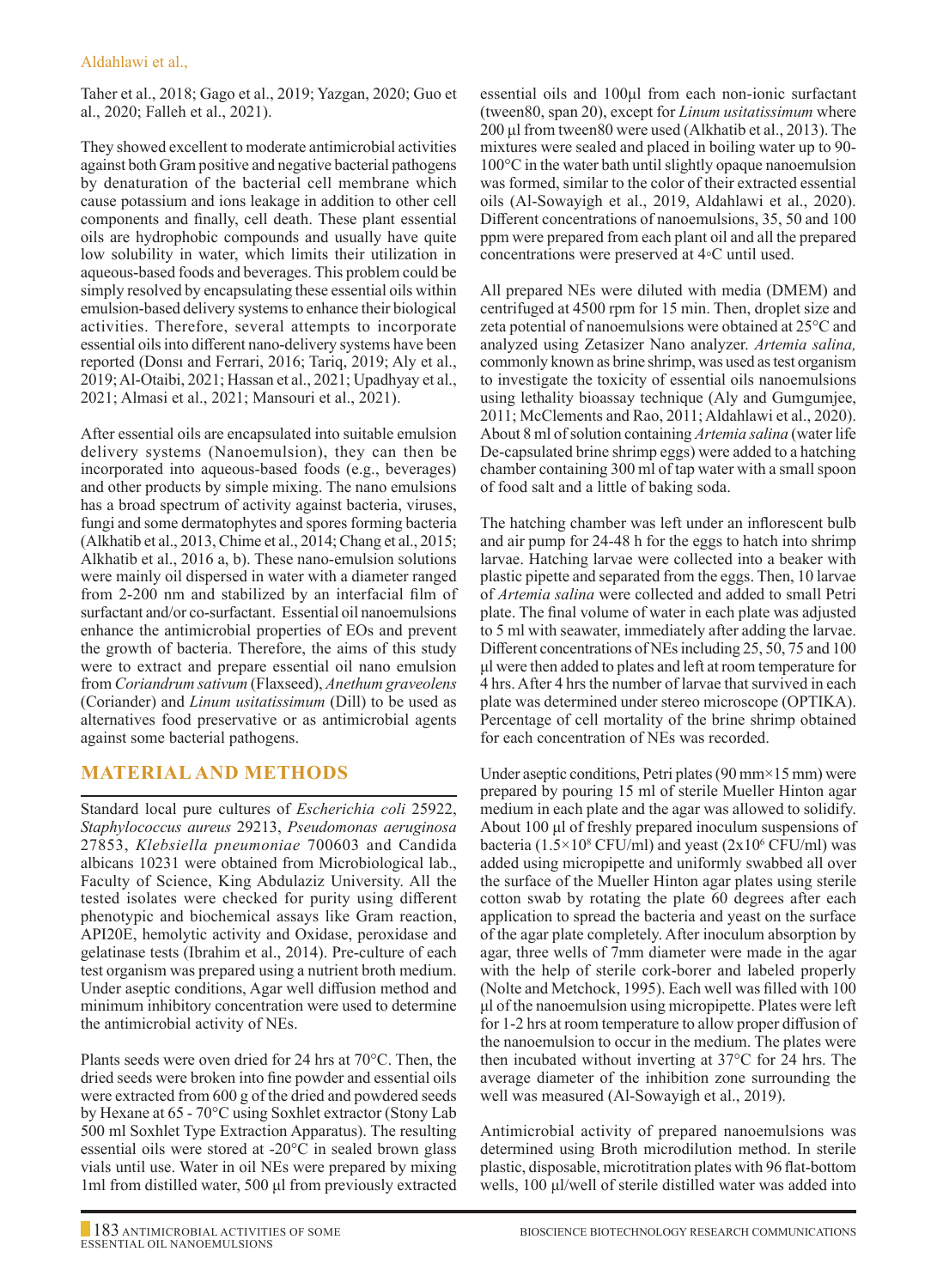12 wells using micropipette. The tested microorganisms were prepared from overnight nutrient broth culture and adjusted to 0.5 turbidity using McFarland standard. Then, 5-7 drops of phenol red indicator were added to the adjusted suspensions (Phenol red solution 0.5% in DPBS, purchased from Sigma Chemicals Co., St. Louis, MO, USA). After that, 25 μl/well of prepared bacterial inoculum (1.5×108CFU/ ml) and yeast (2x106CFU/ml) was added into 12 wells, and then 125 μl of prepared NEs was added into well number 1 for each organism and mixed properly.

Two-fold dilution of NEs was prepared by transferring 125 μl from well 1 to well 2 and so on and keep diluting and mixing until well 11. The last well 12 serves as growth control (negative control). Finally, the plates were incubated for 24 hrs at 37°C with shaking. The procedure was repeated for each a nanoemulation with all tested organisms. The MIC

## **RESULTS AND DISCUSSION**

Zetasizer Nano analyzer was used to identify the Droplet size (Z-average), polydispersity index (PDI), homogeneity or quality of the dispersion and Zeta potential (electrophoretic mobility) of the nanoemulsions formulations. Droplets size was in the range between 25-62 nm. All NEs have negative zeta potential values as shown in Table 1.

| Table 1. The Z-average diameters, PDIs and zeta potential measurements of<br>Nanoemulsion formulations expressed as $x^{\dagger} \pm SD$ . |                     |                  |            |                  |  |
|--------------------------------------------------------------------------------------------------------------------------------------------|---------------------|------------------|------------|------------------|--|
| <b>Oil Nanoemulsions</b>                                                                                                                   |                     | Z-average        | <b>PDI</b> | Zeta potential   |  |
| Scientific name                                                                                                                            | Common name         | diameter (nm)    |            | (mV)             |  |
| Linum usitatissimum                                                                                                                        | <b>Flaxseed NEs</b> | $38.3 \pm 8.28$  | 0.216      | $0.26 \pm 0.048$ |  |
| Coriandrum sativum                                                                                                                         | Coriander NEs       | $55.25 \pm 6.13$ | 0.111      | $-2.36 \pm 2.74$ |  |
| Anethum graveolens                                                                                                                         | Dill NEs            | $28.67 \pm 3.13$ | 0.109      | $-2.17 \pm 2.13$ |  |

| <b>Tested NEs</b>           | Table 2. Toxicity of NEs against Artemia salina<br>Toxicity (% of mortality) |       |       |                                                |  |
|-----------------------------|------------------------------------------------------------------------------|-------|-------|------------------------------------------------|--|
|                             | $25 \text{ }\mu\text{J/ml}$                                                  |       |       | $50 \mu$ l/ml   75 $\mu$ l/ml   100 $\mu$ l/ml |  |
| Flaxseed NEs                | 20%                                                                          | 33%   | 30%   | $50\%$ *                                       |  |
| Coriander NEs               | 10%                                                                          | 23%   | 20%   | 20%                                            |  |
| Dill NEs                    | $5\%$                                                                        | 20%   | 20%   | 40%                                            |  |
| Control                     | $0\%$                                                                        | $0\%$ | $0\%$ | $0\%$                                          |  |
| <i>*Toxic Concentration</i> |                                                                              |       |       |                                                |  |

*Artemia salina* was used to test the toxicity of 3 different essential oils nanoemulsions. The mortality percentage was determined under stereo microscope. The NE concentration that kills 50% of the brine shrimps  $(LC_{50})$  considered toxic. No toxicity was found for each of the NEs concentrations even for the highest concentration 100 μl, except for flaxseed NE at 100 μl which showed inhibition of 50% of the brine shrimps as shown in Table 2.  $LC_{50}$  of flaxseed NEs was obtained at 100 μl/ml. This is meaning that increase NEs concentration may be lead to more mortality percentage of *Artemia salina* larva.

The activity of NEs was tested against pathogenic bacteria and yeast using agar well diffusion method. The results of Table 3 represent the mean diameters of inhibition zones (mm) exhibited by NEs against the tested bacteria and yeast. NEs showed moderate activity against the tested bacteria and *Candida*. Flaxseed NEs showed excellent activity against Gram negative bacteria with mean diameter of 18 mm while low activity was recorded against Gram positive bacteria with mean diameter of 14 mm. Dill NEs and Coriander NEs showed moderate activities against both S. aureus and *E. coli* with inhibition zone diameter ranged from 12-14 mm and weak activities against *K, pneumoniae*  and *P. aeruginosa*.

The three tested Oil Nanoemulsions showed weak inhibition activity with inhibition zone diameter of 10 mm against *Candida albicans* as a test yeast. Also, minimum inhibitory concentrations (MICs) of nanoemulsions were determined for the tested pathogens represented in Table 4. The lowest MIC range (19-25 %) was recorded for Flaxseed NEs while the range was 29.7 to 31.0% for Coriander NEs and was ranged from 24.2-42.1 % for Dill NEs. Cefaclor (control antibacterial agent) had MIC ranged from 2-5 µg/ml while Fluconazole (control antifungal agent) had MIC  $(5 \mu g/ml)$ against *Candida albicans*.

A lot of attention was given to nanoemulsions which were produced for protecting and delivering certain plant essential oils. These nanoemulsions were characterized mainly by measuring the droplet size, viscosity, thermal stability and refractive index. Three nanoemulsions (NEs) of Flaxseed, Coriander and Dill were produced by mixing the tested essential oil, surfactants, and water and heating the competent in a water bath until clearance. The physical properties of the obtained NEs formulations were determined and the results were similar to that obtained by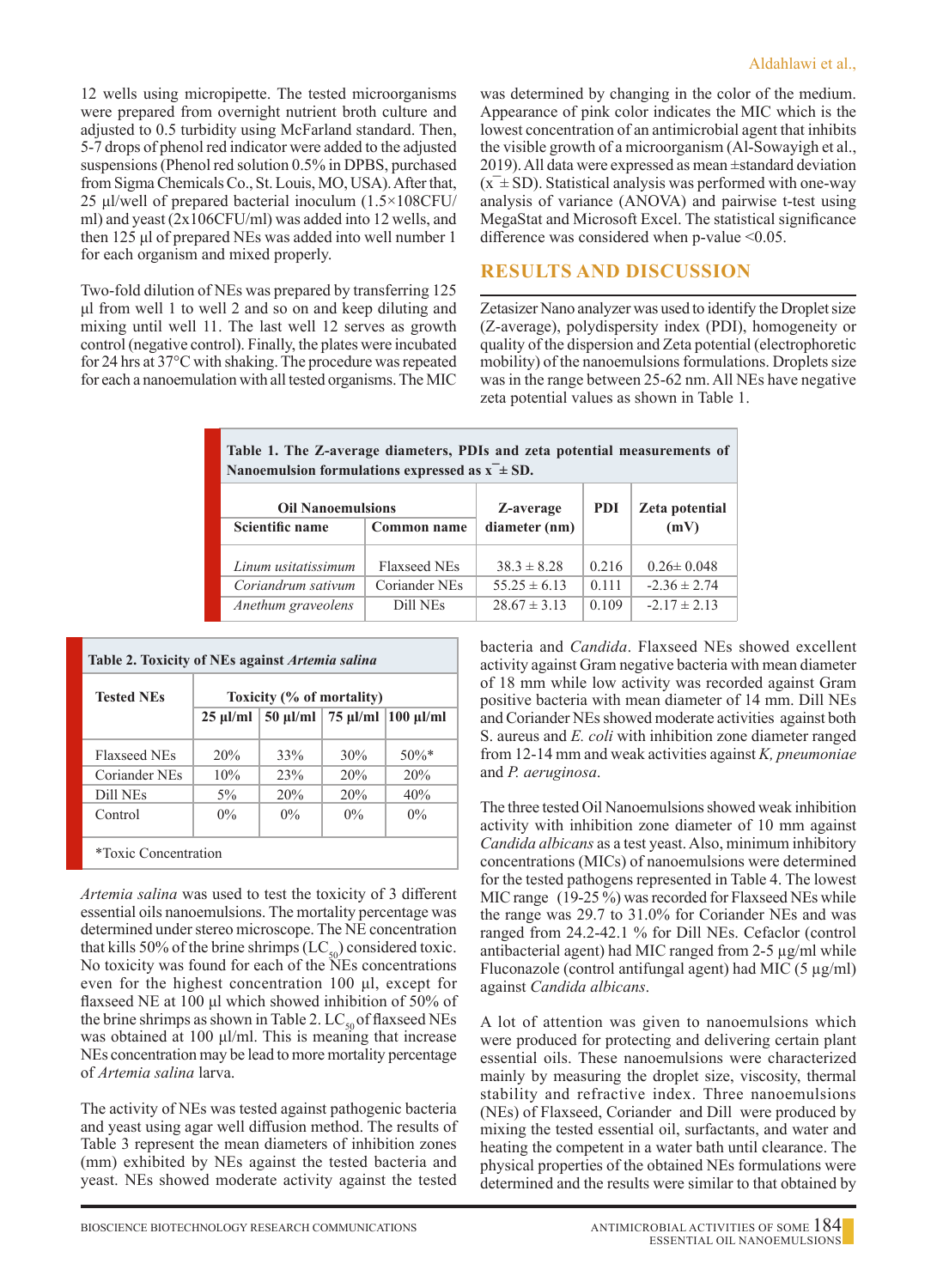#### Aldahlawi et al.,

Ozogula et al. (2020) for thyme essential oil nanoemulsions. The roles of the previous nanoemulsions in controlling Dendritic cells phenotype expression, apoptosis, and cytokine secretion were recorded before by Aldahlawi et al (2020). Non-significant effect on the viability and apoptosis of dendritic cells was noticed by these NEs and they have a tolerogenic effect on these cells. The prepared Flaxseed, Coriander and Dill NEs had droplet sizes in the range of 25-62 nm. Similarly, Neem nanoemulsion was successfully prepared and had means droplet size of 67.85 nm (Ghotbi et al 2014; Donsı and Ferrari, 2016).

| Table 3. Antimicrobial activity of NEs using agar well diffusion assay. |                                                |                             |                                 |                                  |                                   |  |
|-------------------------------------------------------------------------|------------------------------------------------|-----------------------------|---------------------------------|----------------------------------|-----------------------------------|--|
| <b>Tested NEs</b>                                                       | Diameter of inhibition zone (mm) mean $\pm SD$ |                             |                                 |                                  |                                   |  |
|                                                                         | <b>Staphylococcus</b><br>aureus                | <b>Escherichia</b><br>coli  | <b>Klebsiella</b><br>pneumoniae | <b>Pseudomonas</b><br>aeruginosa | <b>Candida</b><br><i>albicans</i> |  |
| Flaxseed NEs                                                            | $14.7 \pm 0.6$ ac                              | $18.3 \pm 1.5d$             | $18.3 \pm 2.1 d$                | $18.0 \pm 1.0 d$                 | $10.0 \pm 1.0e$                   |  |
| Coriander NEs                                                           | $13.0 \pm 1.5$ <sub>ac</sub>                   | $14.0 \pm 1.5$ <sub>s</sub> | $11.0 \pm 1.1$ <sub>c</sub>     | $11.0 \pm 1.4$                   | $10.5 \pm 1.5$                    |  |
| Dill NEs                                                                | $13.0 \pm 1.0_{ac}$                            | $14.0 \pm 0.9$              | $10.0 \pm 0.5$                  | $10.0 \pm 1.6$                   | $10.4 \pm 2.5$                    |  |
| Cefaclor*                                                               | $25.0 \pm 1.6$ <sub>ac</sub>                   | $34.6 \pm 1.5$              | $39.3 \pm 1.5$                  | $30.0 \pm 1.0$                   | NA.                               |  |
| Fluconazole*                                                            | NA.                                            | NA.                         | <b>NA</b>                       | <b>NA</b>                        | $22.0 \pm 1.3$                    |  |

\*Cefaclor was used as control for bacteria, Fluconazole was used as control for yeast. NA: Not applicable. The data are presented as mean  $\pm$  SD, n= 3. The same letters indicated non significant results at p< 0.05.

| Table 4. MICs of NEs against the tested microorganisms.                                                                                                                                                                                         |                                      |                           |                             |                                  |                                   |  |
|-------------------------------------------------------------------------------------------------------------------------------------------------------------------------------------------------------------------------------------------------|--------------------------------------|---------------------------|-----------------------------|----------------------------------|-----------------------------------|--|
| <b>Tested NEs</b>                                                                                                                                                                                                                               | MICs of NEs $(\% , v/v)$             |                           |                             |                                  |                                   |  |
|                                                                                                                                                                                                                                                 | Staphylococcus Escherichia<br>aureus | coli                      | Klebsiella<br>pneumoniae    | <b>Pseudomonas</b><br>aeruginosa | <b>Candida</b><br><i>albicans</i> |  |
| <b>Flaxseed NEs</b>                                                                                                                                                                                                                             | $25.7 \pm 5.0^{\#}$                  | $21.8 \pm 2.9$            | $21.8 \pm 2.2$ <sup>#</sup> | $19.9 \pm 1.9$ <sup>#</sup>      | $43.7 \pm 2.0^{\#}$               |  |
| Coriander NEs                                                                                                                                                                                                                                   | $29.7 \pm 2.3$ #                     | $31.0\pm3.9$ <sup>#</sup> | $31.0\pm4.5$                | $31.0\pm0.9$ <sup>#</sup>        | $31.0\pm9.9$ <sup>#</sup>         |  |
| Dill NEs                                                                                                                                                                                                                                        | $26.7 \pm 1.0^{\#}$                  | $24.3 \pm 2.7^{\#}$       | $42.1 \pm 11.9$             | $31.0\pm2.1$ #                   | $34.3 \pm 7.9$ <sup>#</sup>       |  |
| Cefaclor <sup>*</sup> $(\mu g/ml)$                                                                                                                                                                                                              | $5.0 \pm 0.12$                       | $2.0 \pm 0.09$            | $3.9 \pm 0.06$              | $3.9 \pm 0.11$                   | NA.                               |  |
| Fluconazole* $(\mu g/ml)$                                                                                                                                                                                                                       | NA.                                  | NA.                       | NA.                         | NA.                              | $5.0 \pm 0.03$                    |  |
| *Cefaclor was used as control for bacteria, Fluconazole was used as control for yeast. NA: Not<br>applicable., The data are presented as mean $\pm$ SD, n= 3. The symbol #: indicates significant results<br>at $p < 0.05$ compared to control. |                                      |                           |                             |                                  |                                   |  |

It was reported that using a mixture of surfactants to prepare nanoemulsions from plant essential oils provides better effectiveness than one. The droplet size increases as the amount of water increases and decreases with the amount of surfactant due to the increase in interfacial area and the decrease in the interfacial tension. It was clear that the amounts of components used in the preparation of NEs affects the droplet size of the nanoparticles. Non-ionic surfactants have hydrophilic and lipophilic molecules that balance size and strength of these opposing molecules is called a hydrophilic-lipophilic balance number (Porras et al., 2004; Ibrahim et al., 2015).

*Artemia salina*, known as brine shrimp, is one of the standard organisms for testing the toxicity of chemicals. It is the most convenient test organism for toxicity tests, because of its easy hatching from dry cysts and its eggs can be stored for years without losing their viability (Sorgeloos et al., 1978, Ruebhart et al., 2008). All the tested NEs had different antimicrobial activities against all the tested microorganisms, Gram positive and negative bacteria and yeast. The best MIC was for flaxseed NE against all the tested microorganisms. Agar diffusion tests are often used as qualitative methods to determine whether a bacterium is resistant, intermediately resistant or susceptible to the tested antimicrobial agent.

Another method to determine the antimicrobial activity of NEs was minimum inhibitory concentrations (MIC) which is a quantitative method and considered as the 'gold standard' for determining the susceptibility of organisms to antimicrobials, therefore it was used to judge the performance of all other methods of susceptibility testing (Andrews, 2001). Although, the Gram negative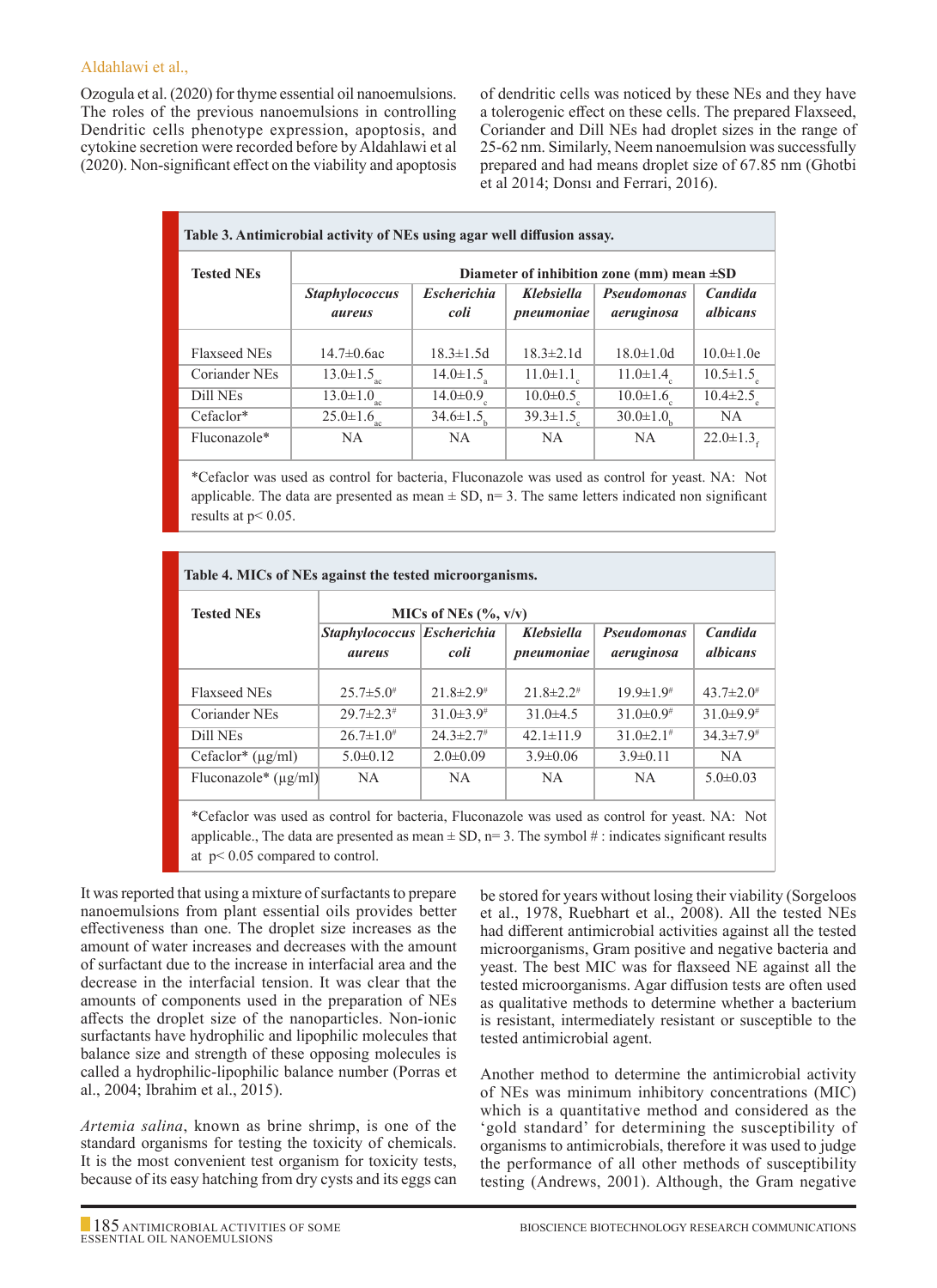bacteria contain a high lipid layer which is less susceptible to antimicrobial agents, the NE prepared using the surfactant can overcome the lipid barriers and increase the susceptibility of the bacterial cells (Gupta et al., 2014). Ziani et al. (2011) studied the activity of thyme oil (TO) nanoemulsions against some yeast isolates such as *Saccharomyces cerevisiae Brettanomyces naardenensis*  and *B. bruxellensis* while Meral et al., (2019) recorded the antimicrobial activities some bacteria, *Pseudomonas aeruginosa*, *E. coli* and *Salmonella typhimurium*.

Nanoemulsions based on essential oil of thyme showed inhibitory activity against some food borne pathogens bacteria (*Salmonella paratyphi, Staphylococcus aureus, Enterococcus faecalis* and *Klebsiella pneumoniae*  in addition to some spoilage bacteria of fish. The nanoemulsions affect the cell wall morphology in addition to the damage in bacterial cell membranes. Thus, preparation of nanoemulsions from essential plant oil increased antibacterial activity and can be used as food preservative agent during processing or packaged fish or food products.

# **CONCLUSION**

As a conclusion from experiments that performed on different pathogens, all nanoemulsions had no toxic effect (LC50) at different concentrations when tested against brine shrimp, except for flaxseed NEs that showed the highest inhibition zones against all the tested microorganisms, and the best activity was against Gram negative bacteria, *E. coli*, *K. pneumoniae, P. aeruginosa*. Dill NEs and Coriander NEs showed the highest inhibition against *E. coli*. The best (lowest) MIC was recorded for flaxseed NE against the three tested Gram negative bacterial while higher MICs (lower activities were recorded for coriander NE and Dill NEs. So, all NEs have antimicrobial activity against multidrug resistant pathogens, thus they can be used in medicine and food industries.

# **ACKNOWLEDGEMENTS**

The author would like to thank King Abdulaziz University, King Fahd center for medical research and King Abdulaziz city for Science and technology for the financial grants.

**Conflict of Interest:** The authors declare no conflict of interests.

**Data Availability Statement:** The database generated and /or analysed during the current study are not publicly available due to privacy, but are available from the corresponding author on reasonable request.

## **REFERENCES**

Aldahlawi, A. M., Bin Siddik, G. S. and Aly, M. M. (2020). The Efficacy of *Coriandrum sativum, Anethum graveolens*, and *Linum usitatissimum* Essential Oil Nanoemulsions On Human Dendritic Cells. Int.J. Pharm. Res. Allied Sci., 9(4):125-132.

Alkhatib, M. H., Aly, M. M., Saleh, O. A et al. (2016a).

Antibacterial activity of a microemulsion loaded with cephalosporin. Biologia 71/7: 1-10.

 Alkhatib, M., Aly, M.M. and Bagabas, S. (2013). Antibacterial Activity and Mechanism of Action of Lipid Nanoemulsions against *Staphylococcus aureus*. Journal of Pure and Applied Microbiology 259-267.

 Alkhatib, M.H., Aly, M.M., Rahbeni, R. A., Balamash, K. S. (2016b) Antimicrobial Activity of Biocompatible Microemulsions Against *Aspergillus niger* and Herpes Simplex Virus Type 2. Jundishapur Journal of Microbiology, 9(9):e3743.

 Almasi, L.; Radi, M.; Amiri, S.; Torri, L. (2021). Fully Dilutable *Thymus vulgaris* Essential Oil:Acetic or Propionic Acid Microemulsions Are Potent Fruit Disinfecting Solutions. Food Chem., 343, 128411.

 Al-Nabulsi, A. A., Osaili, T. M., Abu Naser, R. A. et al. (2020). Factors affecting the viability of *Staphylococcus aureus* and production of enterotoxin during processing and storage of White-Brined Cheese. J. Dairy Sci., 103, 6869–6881.

Al-Otaibi, W.A. and AlMotwaa, S.M. (2021). Preparation, characterization, optimization, and antibacterial evaluation of nano-emulsion incorporating essential oil extracted from Teucrium polium L, Journal of Dispersion Science and Technology, 18, 1181–1190.

 Al-Otaibi, W. (2021). Rosemary Oil Nano-Emulsion potentiates the apoptotic effect of Mitomycin C on Cancer Cells *in vitro*. PHAR, 68, 201–209.

Alsayeqh, A. F. (2020). Salmonellosis in Saudi Arabia; an Under estimated Disease? Alexandria J. Vet. Sci., 67, 30–38.

Al-Seghayer, M.S. and Al-Sarraj, F.M. (2021). The Outbreak of Food borne Disease by Pathogenic Enterobacteriaceae Antimicrobial Resistance, A Review. AFSJ., 20, 91–99.

Al-Sowayigh, M., Aly, M. M. and Abounasef, S. (2019). Inhibitory effects of novel formula of oil in water Nanoemulsions on some pathogenic bacteria associated with wound infections. IOSR Journal Of Pharmacy And Biological Sciences Volume 14(5):51-57.

 Aly, M. M. and Gumgumjee N.M. (2011). Antimicrobial efficacy of *Rheum palmatum, Curcuma longa* and *Alpinia officinarum* extracts against some pathogenic microorganisms. Africian J. Biotechnology, Vol. 10 (56), pp. 12058-12063.

Aly, M.M., Al-Sowayigh, M., Abounasef, S. (2019). *In vitro* Inhibitory Effects of Different Formula of Essential Oils against Bacterial Pathogens Associated with Burn and Wound Infections. IOSR Journal Of Pharmacy and Biological Sciences, Volume 14( 3): 70-78.

Andrews, J.M.(2001). Determination of minimum inhibitory concentrations. Journal of antimicrobial Chemotherapy,. 48(suppl-1): p. 5-16.

Awol, N., Nigusse, D. and Ali, M. (2019). Prevalence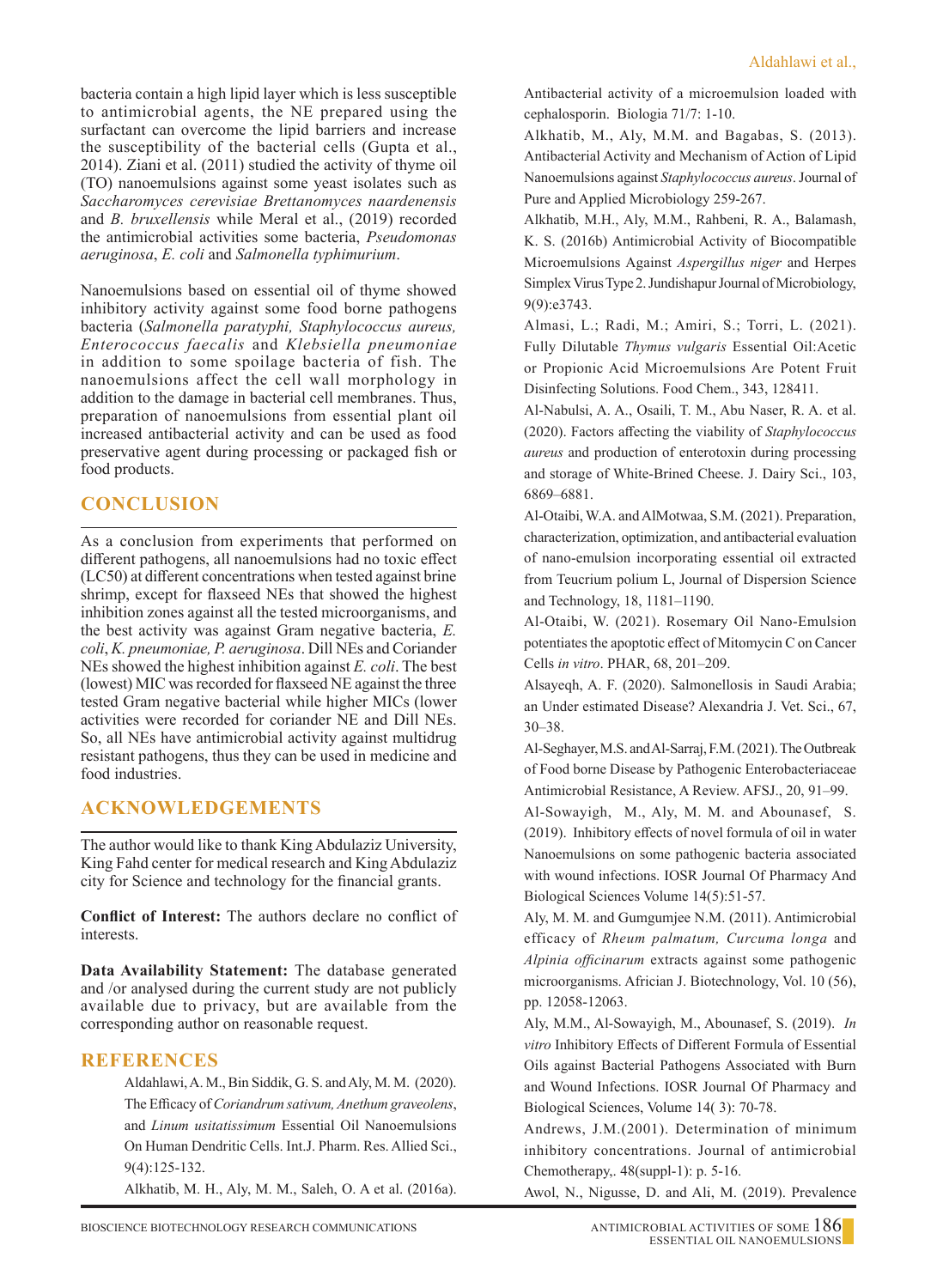#### Aldahlawi et al.,

and antimicrobial susceptibility profile of *Salmonella* and *Shigella* among Food Handlers Working in Food Establishment at Hawassa City, Southern Ethiopia. BMC Res., Notes, 12, 712.

Berglund, B. (2015). Environmental dissemination of antibiotic resistance genes and correlation to anthropogenic contamination with antibiotics. Infect. Ecol. Epidemiol., 5, 28564.

 Chang, Y., McLandsborough,L. and McClements, D.J. (2015). Fabrication, stability and efficacy of dualcomponent antimicrobial nanoemulsions: essential oil (thyme oil) and cationic surfactant (lauric arginate). Food chemistry, 172: p. 298-304.

 Chime, S., F. Kenechukwu, and A. Attama (2014). Nanoemulsions—advances in formulation, characterization and applications in drug delivery, Vol. 3: 2019-2029.

Dadonaite, B., Ritchie, H., Roser, M. (2018). Diarrheal Diseases. Our World in Data, 11-19.

Dhifi, W., Bellili, S., Jazi, S.; Bahloul, N., Mnif, W. (2016). Essential Oils' Chemical Characterization and Investigation of Some Biological Activities: A Critical Review Medicines, 3, 25.

Donsı, F. and Ferrari, G. (2016). Essential Oil Nanoemulsions as Antimicrobial Agents in Food. J. Biotechnol., 233, 106–120.

Falleh, H.; Jemaa, M. B.; Neves, M. A et al. (2021). Formulation, Physicochemical Characterization, and Anti-E. coli Activity of Food-Grade Nanoemulsions Incorporating Clove, Cinnamon, and Lavender Essential Oils. Food Chem., 359, 129963.

Gago, C., Artiga-Artigas, M., Antunes, M. et al. (2019). Effectiveness of Nanoemulsions of Clove and Lemongrass Essential Oils and Their Major Components against *Escherichia coli* and *Botrytis cinerea*. J. Food Sci. Technol., 56, 2721-2736.

Ghotbi, R.S., M. Khatibzadeh, and S. Kordbacheh. (2014). Preparation of neem seed oil nanoemulsion. in Proceedings of the 5th International Conference on Nanotechnology: Fundamentals and Applications.

Guo, M., Zhang, L., He, Q., Arabi, S. A. et al. (2020). Synergistic Antibacterial Effects of Ultrasound and Thyme Essential Oils Nanoemulsion against *Escherichia coli*

Gupta, S., Bansal R, Ali J, Gabrani, R et al. (2014). Development and characterization of polyphenon 60 and caffeine microemulsion for enhanced antibacterial activity. BioMed research international,vol. 2014, Article ID 932017, 7 pages,

 Hassan, M. E., Hassan, R. R., Diab, K. A et al. (2021). Nanoencapsulation of Thyme Essential Oil: A New Avenue to Enhance Its Protective Role against Oxidative Stress and Cytotoxicity of Zinc Oxide Nanoparticles in Rats. Environ. Sci. Pollut. Res., 28, 1–18.

Ibrahim, I., Al-Shwaikh, R. and Ismaeil, M. (2014).

Virulence and antimicrobial resistance of *Escherichia coli* isolated from Tigris River and children diarrhea. Infect Drug Resist.,7:317-322.

 Ibrahim, N., Raman, I. and Yusop M.R. (2015), Effects of functional group of non-ionic surfactants on the stability of emulsion. Malaysian J Anal Sci., 19: p. 261-267.

 Long, N.; Tang, H.; Sun, F.; Lin, L.; Dai, M. (2019). Effect and Mechanism of Citral against Methicillin-Resistant *Staphylococcus aureus* in Vivo. J. Sci. Food Agric., 99, 4423–4429.

Mansouri, S.; Pajohi-Alamoti, M.; Aghajani, N. et al. (2021). Stability and Antibacterial Activity of *Thymus daenensis* L. Essential Oil Nanoemulsion in Mayonnaise. J. Sci. Food Agric., 101, 3880–3888.

 McClements, D. J. and Rao, J. (2011). Food-Grade Nanoemulsions: Formulation, Fabrication, Properties, erformance, Biological Fate, and Potential Toxicity. Crit. Rev. Food Sci. Nutr., 51, 285–330.

 Meral, R., Ceylan, Z. and Kose, S. (2019). Limitation of microbial spoilage of rainbow trout fillets using characterized thyme oil antibacterial nanoemulsions. Journal of Food Safetye, 12644.

Najafi-Taher, R., Ghaemi, B.; Kharrazi, S. et al. (2018). A promising antibacterial effects of silver nanoparticle-loaded tea tree oil nanoemulsion: A Synergistic Combination against Resistance Threat. AAPS Pharm. SciTech, 19, 1133–1140.

Nolte, F. S. and Metchock, B. (1995). Mycobacteria. In P. R. Murray, E. J. Baron, M. A. Pfaller, F. C. Tenover, & R. H. Yolken (Eds.). Manual of clinical microbiology (pp. 400– 437pp). (6th ed.). Washington, DC, USA: American Society for Microbiology.

 Ozogula, Y., Boğaa E. K., Akyolb, I. (2020). Antimicrobial activity of thyme essential oil nanoemulsions on spoilage bacteria of fish and food-borne pathogens. Food Bioscience, Volume 36, 100635.

Porras, M., Solans, C., González, C. (2004). Studies of formation of W/O nano-emulsions. Colloids and Surfaces A: Physicochemical and Engineering Aspects, 249(1-3): p. 115-118.

 Raut, J.S. and Karuppayil S.M. (2014). A status review on the medicinal properties of essential oils. Industrial crops and products, 62: p. 250-264.

 Ruebhart, D.R., Cock, I.E. and Shaw G.R. (2008). Brine shrimp bioassay: importance of correct taxonomic identification of *Artemia* (Anostraca) species. Environmental Toxicology: An International Journal,. 23(4): p. 555-560.

 Sorgeloos, P., Remiche-Van Der Wielen,C., and Persoone, G. (1978). The use of *Artemia nauplii* for toxicity tests, a critical analysis. Ecotoxicology and environmental safety,. 2(3-4): p. 249-255.

Tariq, S., Wani, S., Rasool, W., Shafi, K. et al. (2019). A